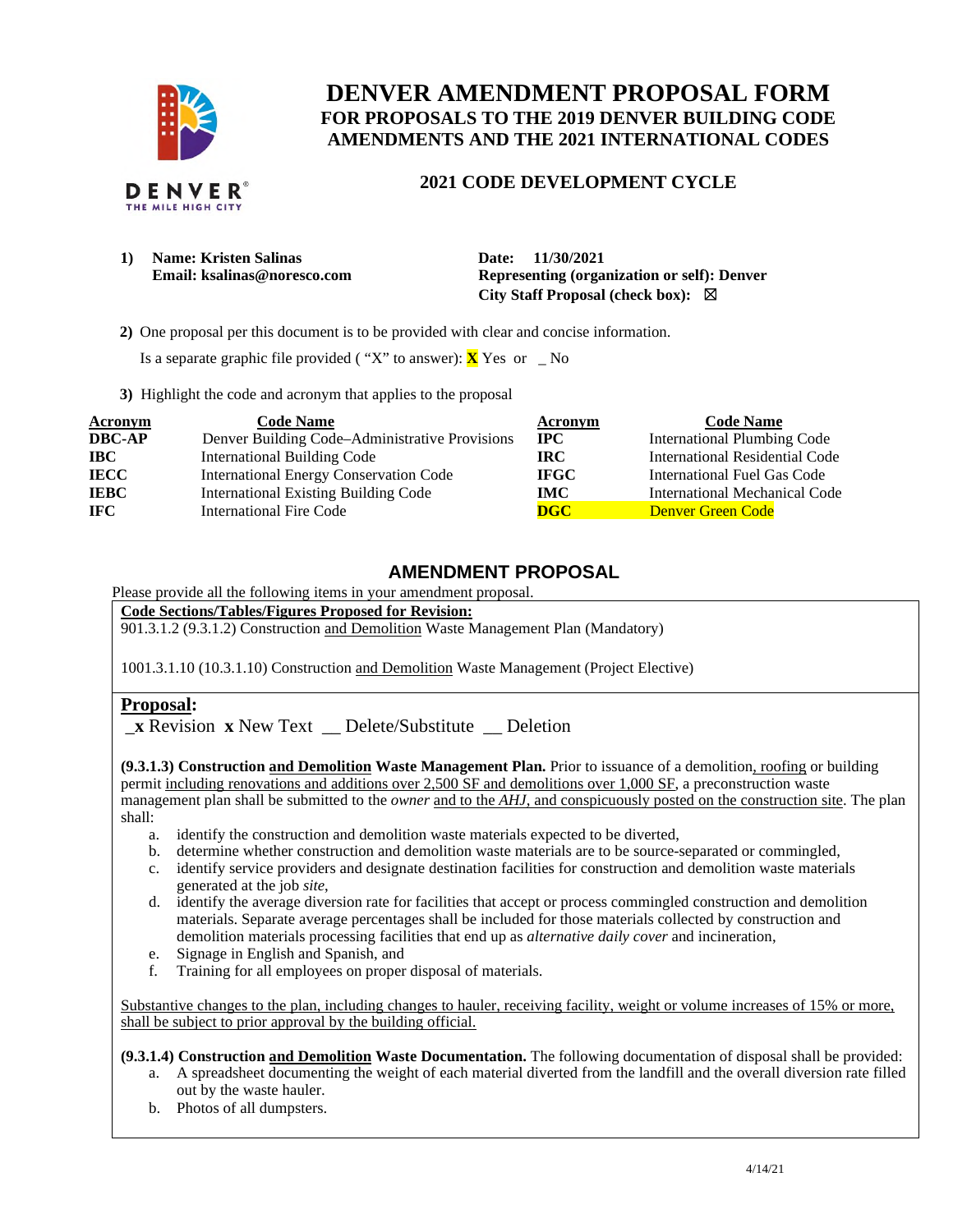# *[1001.3.1.10](https://1001.3.1.10) ([10.3.1.10](https://10.3.1.10)) Construction and Demolition Waste Management (Project Elective).*

 **1001.3.1.10.1 (10.3.1.10.1) Collection.** Specific areas on the construction *site* shall be designated for collection of recyclable and reusable materials. Alternatively, off-site storage and sorting of materials shall be permitted. Diversion efforts shall be tracked throughout the construction process.

 **1001.3.1.10.1.2 (10.3.1.2) Materials.** All concrete, asphalt, masonry, wood, metals and carboard shall be recycled. For all demolitions, these materials that are free of asbestos and lead paint shall be salvaged or recycled, and where possible, all remaining materials, such as doors, windows, cabinets, fixtures, and wood shall be salvaged or recycled.

 **1001.3.1.10.2 (10.3.1.10.2) Documentation.** Prior to issuance of the final certificate of occupancy, a final construction waste management report documenting compliance with Section 901.3.1 (9.3.1) shall be wet or digitally signed and submitted to the  *owner* and *AHJ.* 

**1001.3.1.10.3(10.3.1.10.3) Recycle chute.** New buildings provided with trash chutes or existing buildings renovated that add a new trash chute shall provide an automated sorting combination trash and recycling chute or an additional equivalent chute adjacent to the trash chute for the purpose of recycling. Separate bins shall be provided in the termination room to prevent recycled items from entering the trash bin. Chutes must be appropriately labeled "Landfill/Trash/Garbage" and Recycle".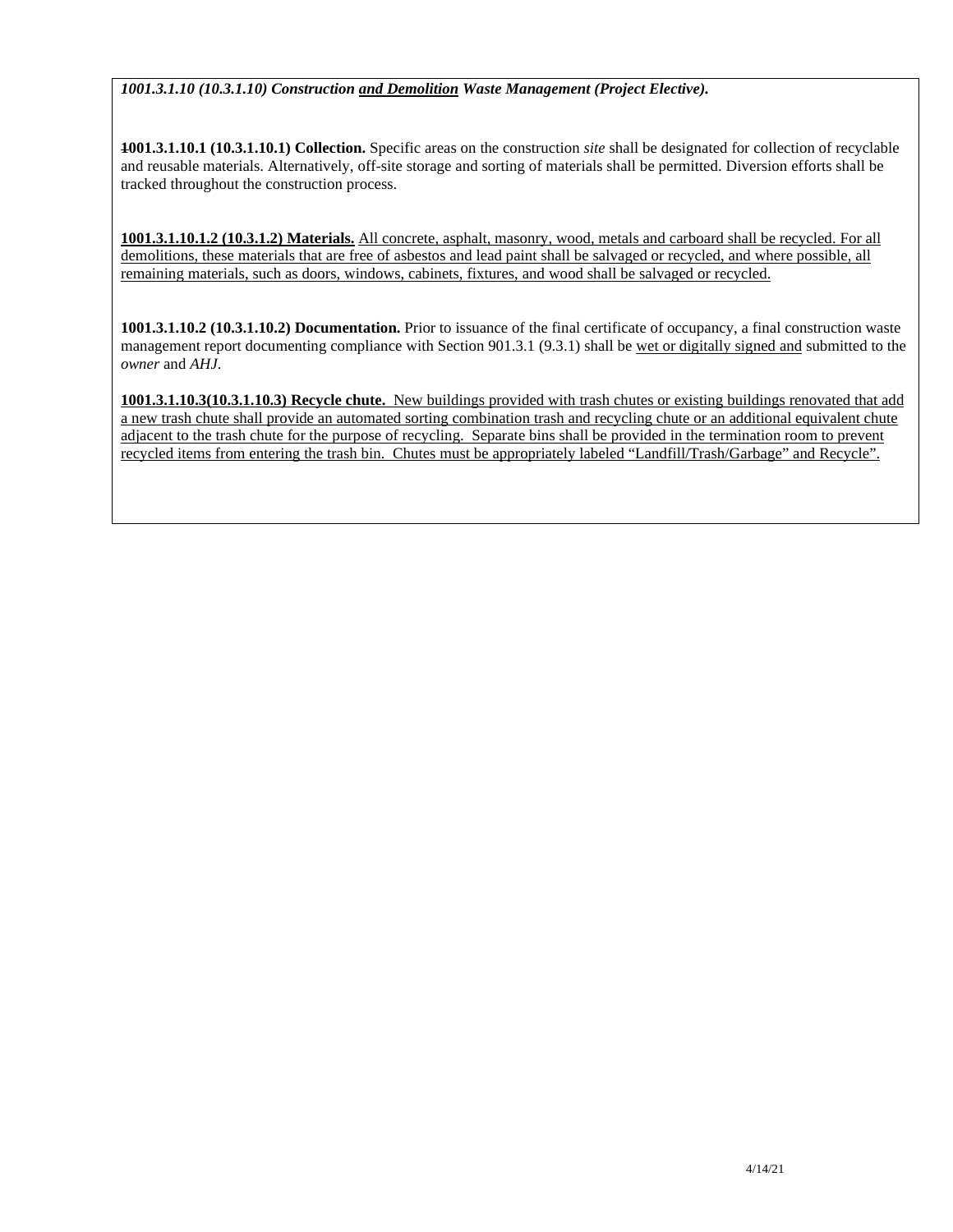|                                                                                                                                                                                                                                                                                                                                                                                     | <b>Figure 3315.1</b><br><b>CONSTRUCTION WASTE MANAGEMENT PLAN and DOCUMENTATION</b>                            |                                           |                                                                     |  |  |
|-------------------------------------------------------------------------------------------------------------------------------------------------------------------------------------------------------------------------------------------------------------------------------------------------------------------------------------------------------------------------------------|----------------------------------------------------------------------------------------------------------------|-------------------------------------------|---------------------------------------------------------------------|--|--|
|                                                                                                                                                                                                                                                                                                                                                                                     |                                                                                                                |                                           |                                                                     |  |  |
|                                                                                                                                                                                                                                                                                                                                                                                     | Contact Person: Number: Number: 2012 2014 19:30 Phone Number: 2014 2015 2016 2017 2018 2019 2014 2016 2017 201 |                                           |                                                                     |  |  |
| Project Type:                                                                                                                                                                                                                                                                                                                                                                       | New/Alteration                                                                                                 | Demolition                                | Re-roof                                                             |  |  |
| Instructions: Submit this form at the beginning and end of each project (re-roof projects only require final submittal).<br>At initial submittal, do not include weights, hauler signatures or documentation. All changes to this plan are subject to prior<br>approval. At project completion resubmit this plan with all fields completed and include the required documentation. |                                                                                                                |                                           |                                                                     |  |  |
| Documentation: Provide documentation from the hauling company and include the project address and services<br>provided. If you hauled the materials yourself, attach tickets from all disposal and recycling facilities.                                                                                                                                                            |                                                                                                                |                                           |                                                                     |  |  |
|                                                                                                                                                                                                                                                                                                                                                                                     | Electronic submittal: email address here Questions: Name and phone number here                                 |                                           |                                                                     |  |  |
| <b>Material</b>                                                                                                                                                                                                                                                                                                                                                                     | <b>Company hauling the</b><br>material<br>(Write "self" if self-hauled)                                        | <b>Facility receiving the</b><br>material | <b>Total weight of material</b><br>(Indicate units. Volume<br>okay) |  |  |
| Asphalt, Concrete, Masonry                                                                                                                                                                                                                                                                                                                                                          |                                                                                                                |                                           |                                                                     |  |  |
| Wood                                                                                                                                                                                                                                                                                                                                                                                |                                                                                                                |                                           |                                                                     |  |  |
| Metal                                                                                                                                                                                                                                                                                                                                                                               |                                                                                                                |                                           |                                                                     |  |  |
| Cardboard                                                                                                                                                                                                                                                                                                                                                                           |                                                                                                                |                                           |                                                                     |  |  |
| Other<br>(Please describe)                                                                                                                                                                                                                                                                                                                                                          |                                                                                                                |                                           |                                                                     |  |  |
| Other<br>(Please describe)                                                                                                                                                                                                                                                                                                                                                          |                                                                                                                |                                           |                                                                     |  |  |
| <b>Contaminated Recycling</b><br>(Do not include as trash.<br>Indicate material)                                                                                                                                                                                                                                                                                                    |                                                                                                                |                                           |                                                                     |  |  |
| Trash, Asphalt Shingles                                                                                                                                                                                                                                                                                                                                                             |                                                                                                                |                                           |                                                                     |  |  |
|                                                                                                                                                                                                                                                                                                                                                                                     |                                                                                                                |                                           |                                                                     |  |  |
| <u>I understand that my failure to follow this plan or resubmit this plan could include penalties of over \$2,500 per</u><br>day of the violation and up to six months in iail. I certify that the above materials include all trash and recycling from<br>my construction site and were handled in the manner described.                                                           |                                                                                                                |                                           |                                                                     |  |  |
| Contractor/Owner - Print Name & Signature                                                                                                                                                                                                                                                                                                                                           |                                                                                                                | Date                                      |                                                                     |  |  |
| Hauler(s) - Print Name & Signature<br>(Indicate company. If multiple include signature from each)                                                                                                                                                                                                                                                                                   |                                                                                                                | Date                                      |                                                                     |  |  |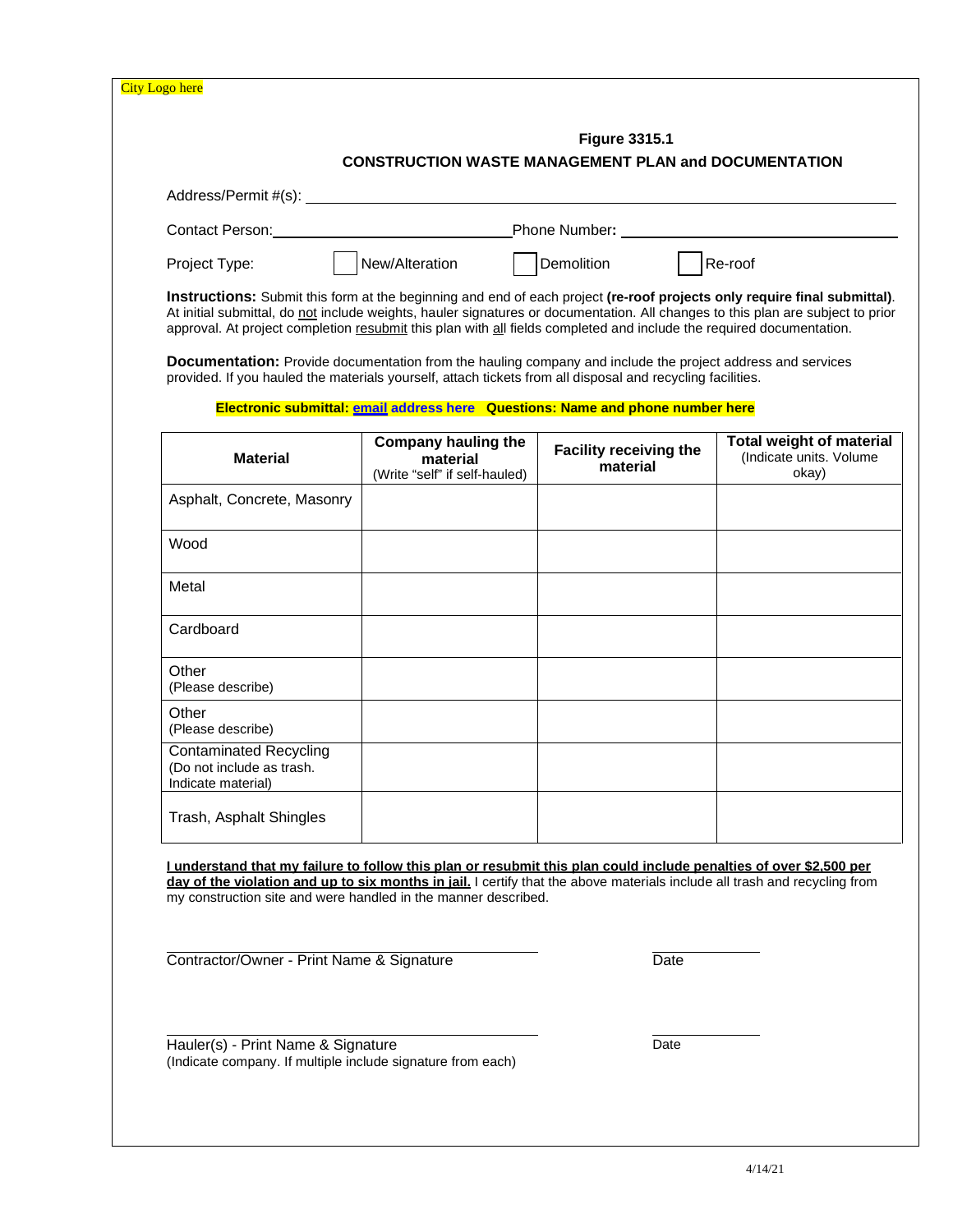### **Supporting Information (Required):**

*the* use ~ Henry David Thoreau *"What's the use of a fine house if you haven't got a tolerable planet to put it on?"* 

 Waste Management Plans for construction, renovation and demolition projects are part of a growing movement to better manage materials and create sustainable communities. Building and demolition activities are integrating "sustainability" or "green" management techniques designed to protect the environment, save resources (including financial resources), and conserve energy to ensure the wellbeing of current and future generations.

 Recycling and reusing construction and demolition materials saves landfill space and reduces our community's greenhouse gas emissions. Successful construction and demolition recycling programs are necessary components in helping the community meet its zero waste and climate goals.

 The industry average for waste generated at new construction sites is six pounds per square foot. Most of this waste can be put towards another use, or be recycled if proper planning is done within the design phase. The primary objective of these plans is to initially reduce the amount of generated construction waste on projects by requiring all subcontractors and material suppliers to limit quantities of materials and packaging to only those necessary for the project itself.

 A construction or demolition waste management plan does not need to be lengthy or complicated to be effective. The plan presented here mimics that of Fort Collins to provide consistency across the front range and to use a plan that has been in use for some time. The plan can be added to over the years to get more specific on material reuse and diversion.

 It may be easier and less expensive to divert jobsite waste from the landfill than to dispose of it. Sending materials for reuse often doesn't cost a contractor anything and recycling fees are generally lower than disposal fees.

 Contractors can choose to either hire a full-service hauler to collect all trash and recyclables or may haul materials yourself to an appropriate recycling location. The process is made simple by providing a Construction Management Plan document that must be completed for each qualifying project. All qualifying projects will turn in the same documentation, making it easier for plan review, inspection and for the contractors, who will do the same thing on every job.

 The plan can be adjusted to only deal with demolition, or it can start strong with demolition, new construction and even roofing. All of that is included in this proposal but modifications can be made to reduce the scope.

 Because this proposal deals with the building while under construction, we felt the best place to put this was in Chapter 33 Safeguards During Construction and to expand the title to include resource efficiency. This will allow future placement of things like indoor air quality during construction, including VOCs, etc. (See Fort Collins 2018 IBC amendments under Chapter 36 for other things that may be placed in this location)

 **Bibliography and Access to Materials** (as needed when substantiating material is associated with the amendment proposal):

 A good way to handle the information can be seen here on Fort Collins' website, that includes requirements and resources. Additional resources: <https://www.fcgov.com/recycling/constructiondebris.php>

# **Construction Waste/Recycling Codes and Policies Research on what different jurisdictions are doing Mozingo Code Group LLC, October 2021**

 A few jurisdictions are wanting to incorporate some type of construction waste and recycling language in their new code adoptions. This research was done in order to find some common language as well as to find out what worked and what didn't, what people would change if they wrote it again, and what resources could be found to assist in the process.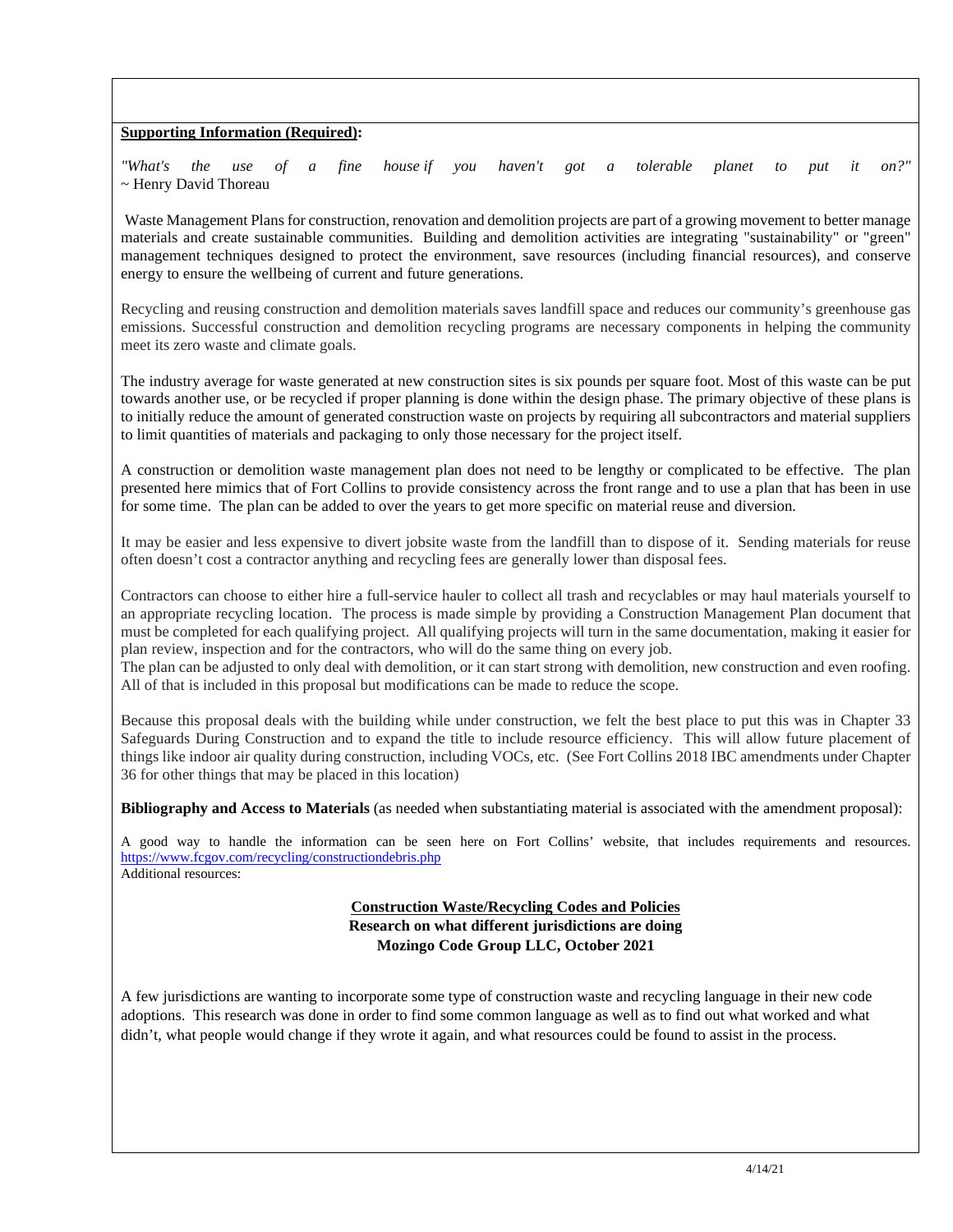#### **Scottsdale, AZ**

 In Scottsdale, we have support from our Scottsdale Environmental Advisory Commission to adopt the 2021IgCC as a mandatory code for all new commercial buildings (currently only required for zoning bonuses in downtown and mixed-use zoning districts). We expect to get to city council by  $1<sup>st</sup>$  quarter of next year.

 Regarding construction waste management, we also have support from our Solid Waste Department. I put together the attached Construction and Demo Waste Management Compliance form which is based on forms used in some of the California jurisdictions.

 However, I've been getting mixed signals from our local waste management community. I reached out to the two biggest Construction Waste Management companies in the Phoenix area (Waste Management and Republic Services). I was in contact with their regional managers, and they indicated that they didn't have the capacity to handle the volume of construction waste if mandated for all new commercial construction in Scottsdale. This surprised me because I thought they would welcome more business. Maybe this could be an opportunity for the smaller waste management companies. I would be interested in hearing what other cities are encountering. It's mandatory in California.

 Below are some of our Scottsdale proposed amendments related post-occupancy recycling for commercial multifamily projects.

 *Section 901.3.4.1, Recyclables, is amended to read as follows:* 

 **901.3.4.1 Recyclables.** There shall be areas dedicated to the collection and storage of nonhazardous materials for recycling, including paper, corrugated cardboard, glass, plastics, and metals. Provide built-in or pull-out recycling containers in mailrooms, breakrooms and kitchen/kitchenette areas. Identify site location for refuse/recycling pick up.

 *901.3.4.2, Reusable goods, is amended to read as follows:* 

 **901.3.4.2 Residential Recycling.** Provide kitchen cabinet pull-out for not less than two 7-gallon minimum bins in each dwelling unit for collection of trash and recyclable materials. Multifamily buildings more than 3 stories shall be provided with trash and recycling chutes. Multifamily mailrooms and common kitchen/kitchenette areas shall be provided with built-in or pull-out recycling containers. Space shall be allocated for central collection and storage of materials.

SEE ATTACHED CONSTRUCTION WASTE MANAGEMENT PLAN.SCOTTSDALE

# **Pitkin County, CO**

Michael Port, C&D Diversion Specialist, Pitkin County Solid Waste Center, www.LandfillRules.com

SEE ATTACHED PITKIN\_C&D+ORDINANCE

SEE ATTACHED PITKIN COUNTY CONSTRUCTION AND DEMOLITION DEBRI DIVERSION GUIDE

#### **Fort Collins, CO**

links to construction recycling and waste program website: [https://www.fcgov.com/recycling/constructiondebris.php,](https://www.fcgov.com/recycling/constructiondebris.php) and

 IBC code section **3602 Resource efficiency** can be found at:<https://www.fcgov.com/building/files/2018-ibc>amendments.pdf?1553033764, and

 IRC code section **R328 Resource efficiency** can be found at:<https://www.fcgov.com/building/files/2018-irc>amendments.pdf?1553033764

Lakewood, CO

SEE ATTACHED LAKEWOOD CONSTRUCTION WASTEMANAGEMENT PLAN